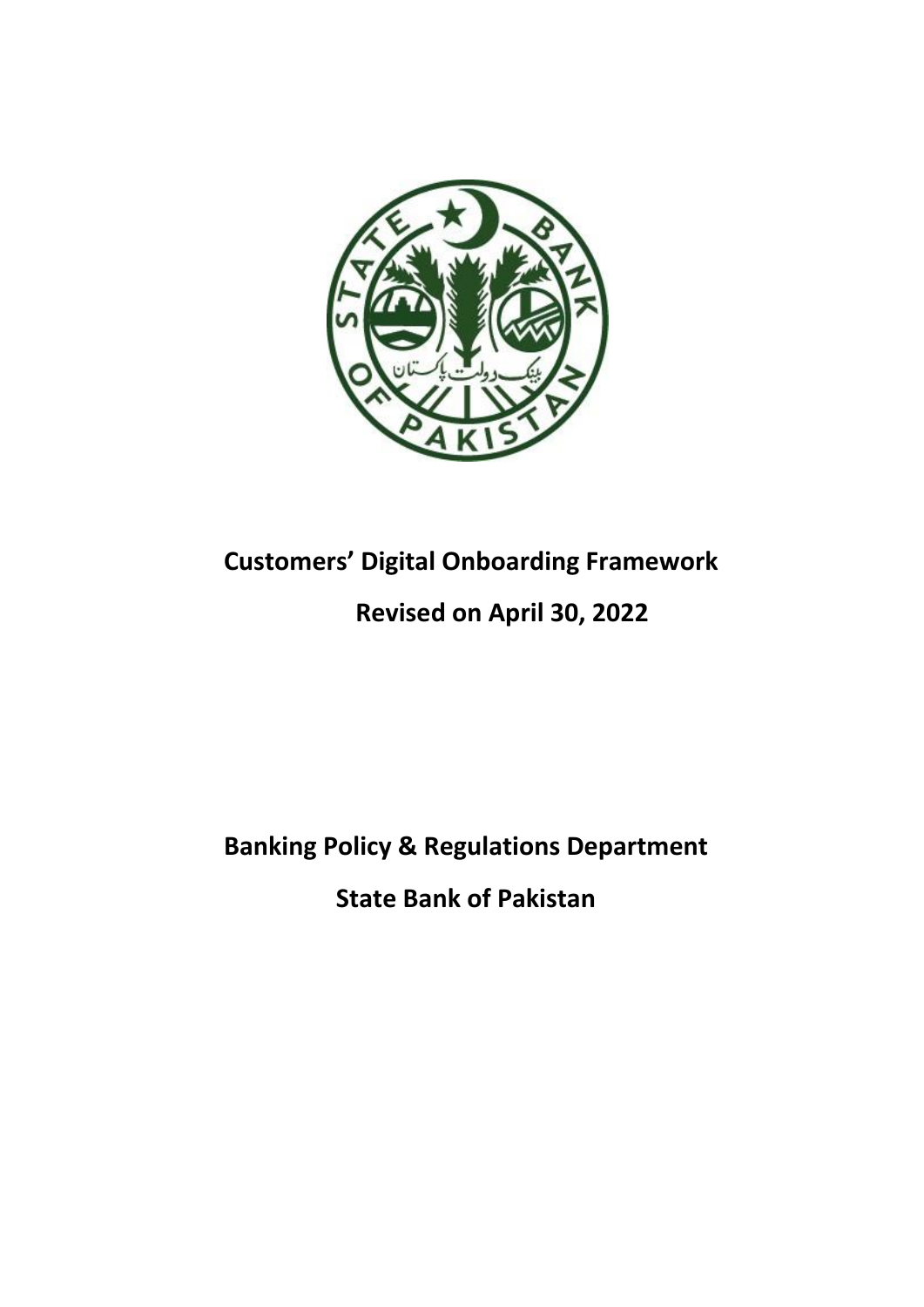State Bank of Pakistan (SBP) has developed a "Customers' Digital Onboarding Framework" for banks/ MFBs which inter alia elaborates the basic parameters for opening of bank accounts for Resident Pakistanis through digital channels. Broad areas of this framework are as follows:

|              | Applicability and         | The framework is applicable to:                                                    |  |  |
|--------------|---------------------------|------------------------------------------------------------------------------------|--|--|
| 1            |                           | <b>Banks and MFBs</b><br>a.                                                        |  |  |
|              |                           | All types of local currency (Pak Rupee) Accounts<br>b.                             |  |  |
|              | <b>Scope</b>              | Foreign Currency (FCY) Accounts as permissible under Foreign Exchange<br>c.        |  |  |
|              |                           | Regulations                                                                        |  |  |
|              | <b>Eligible</b>           | Only natural persons<br>а.                                                         |  |  |
| $\mathbf{2}$ | <b>Customers</b>          | <b>Resident Pakistanis</b><br>b.                                                   |  |  |
|              |                           | Banks/MFBs are permitted to onboard customers through the following<br>а.          |  |  |
|              |                           | secured digital channels:                                                          |  |  |
|              |                           | Website/portal;<br>i.                                                              |  |  |
|              |                           | Mobile application;<br>ii.                                                         |  |  |
| 3            | Onboarding                | iii. Digital kiosks;                                                               |  |  |
|              | <b>Channels</b>           | iv. Any other technological/digital medium as per bank's approved                  |  |  |
|              |                           | policy.                                                                            |  |  |
|              |                           | Moreover, to facilitate customers, onboarding is also allowed through<br>b.        |  |  |
|              |                           | banks'/MFBs' employee(s) visiting the customer, on request.                        |  |  |
| 4            | <b>Account Categories</b> |                                                                                    |  |  |
|              |                           | a. Asaan Digital Account (ADA):                                                    |  |  |
|              |                           | Currency: PKR<br>Ť                                                                 |  |  |
|              |                           | Maximum credit balance limit of PKR 1,000,000;<br>ii.                              |  |  |
|              |                           | Monthly debit limit of PKR 1,000,000;<br>iii                                       |  |  |
|              |                           | b. Asaan Digital Remittance Account (ADRA):                                        |  |  |
|              |                           | Currency: PKR<br>i.                                                                |  |  |
|              |                           | Maximum credit balance limit of PKR 3,000,000;<br>ii.                              |  |  |
|              |                           | Cash withdrawal limit of PKR 500,000 per day;<br>iii                               |  |  |
|              |                           | Fund transfer limit of PKR 500,000 per day from ADRA to any other<br>iv            |  |  |
|              |                           | account;<br>This account may also be fed through local credit to the extent of PKR |  |  |
|              | <b>Asaan Digital</b>      | v<br>1,000,000 per month;                                                          |  |  |
| 4a           | <b>Accounts</b>           | No commercial remittances shall be deposited in the account;<br>Vİ                 |  |  |
|              |                           | c. Freelancer Digital Account (FDA):                                               |  |  |
|              |                           | Currency: PKR/FCY<br>Ť                                                             |  |  |
|              |                           | Monthly limit of USD 5,000 or equivalent (debit & credit limits shall be<br>Ϊİ     |  |  |
|              |                           | applied separately);                                                               |  |  |
|              |                           | iii Cash withdrawal limit of PKR 500,000/- or equivalent per day;                  |  |  |
|              |                           | <b>Customer Information/ Documents</b>                                             |  |  |
|              |                           | Banks/MFBs shall ensure compliance with "Customer Due Diligence (CDD)"             |  |  |
|              |                           | requirements stipulated in AML Act 2010 (Section 7A). For this purpose,            |  |  |
|              |                           | banks/MFBs shall digitally obtain:                                                 |  |  |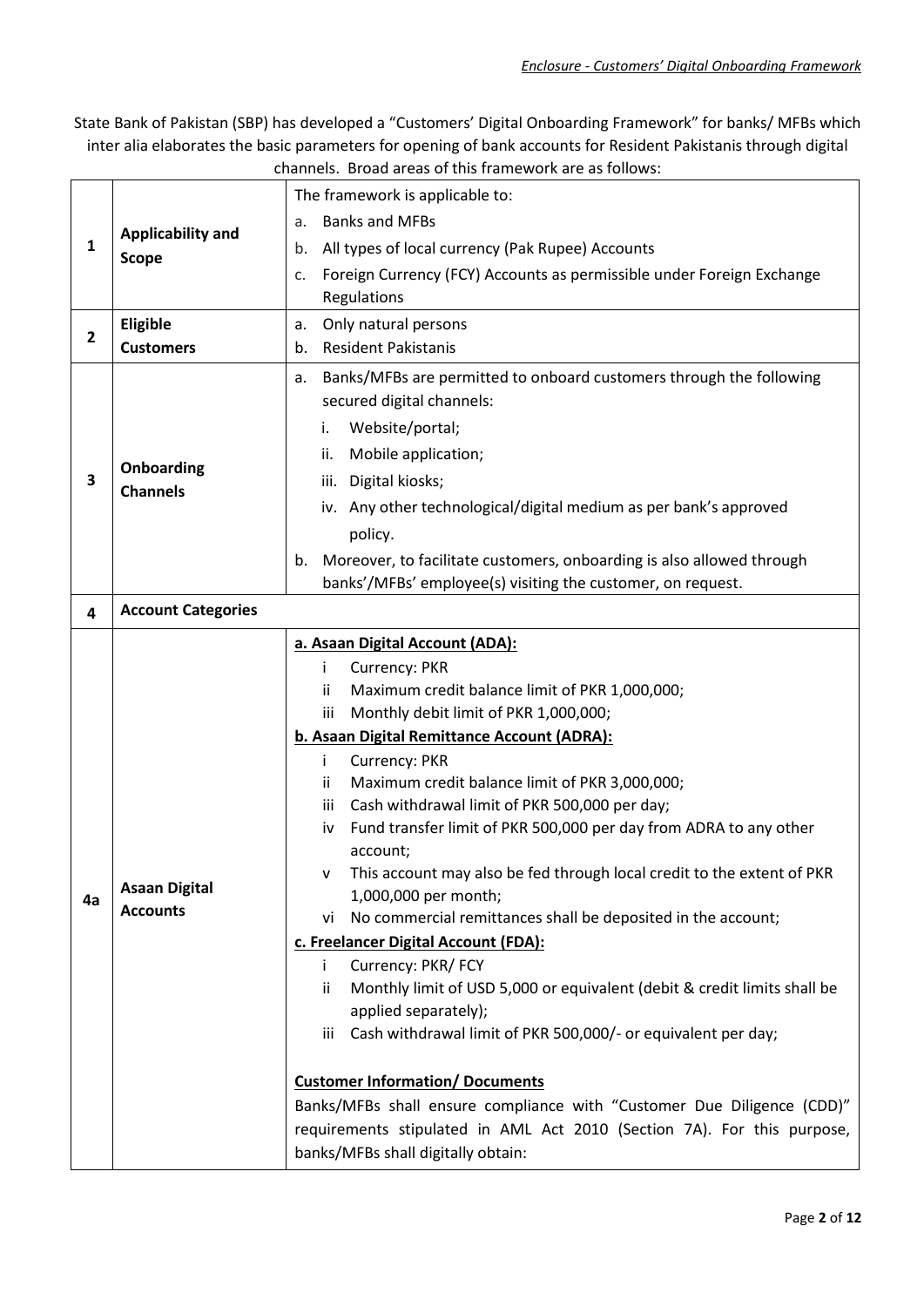|    |                         | a. Customer information, as per Annexure - A.                                                                                                                                                                                                                                                                                                                                                                                                                                                                                                                                                                                                                                                                                                                                                                                                                                                                                                                                                        |  |  |
|----|-------------------------|------------------------------------------------------------------------------------------------------------------------------------------------------------------------------------------------------------------------------------------------------------------------------------------------------------------------------------------------------------------------------------------------------------------------------------------------------------------------------------------------------------------------------------------------------------------------------------------------------------------------------------------------------------------------------------------------------------------------------------------------------------------------------------------------------------------------------------------------------------------------------------------------------------------------------------------------------------------------------------------------------|--|--|
|    |                         | Live photo of the customer, captured through digital channels.<br>b.                                                                                                                                                                                                                                                                                                                                                                                                                                                                                                                                                                                                                                                                                                                                                                                                                                                                                                                                 |  |  |
|    |                         | Scanned copy or photo of valid original Computerized / Smart National<br>$\mathsf{c}$ .<br>Identity Card issued by National Database and Registration Authority<br>(NADRA). In case of expired identity card, NADRA token/receipt for renewal<br>purposes may also be used. However, this requirement may be exempted for<br>customers who have been biometrically verified by the bank/MFB while<br>opening of the account.<br>d. A digital/ online self-declaration, allowing the applicant to digitally agree/<br>consent thereupon. The specimen text for self-declaration is given at<br>Annexure-A                                                                                                                                                                                                                                                                                                                                                                                             |  |  |
|    |                         | <b>Turn Around Time</b>                                                                                                                                                                                                                                                                                                                                                                                                                                                                                                                                                                                                                                                                                                                                                                                                                                                                                                                                                                              |  |  |
|    |                         | The maximum Turn-Around Time (TAT) for decision to open or decline an ADA,<br>ADRA or FDA shall be two (02) working days from the day of submission of<br>application.                                                                                                                                                                                                                                                                                                                                                                                                                                                                                                                                                                                                                                                                                                                                                                                                                               |  |  |
| 4b | <b>Digital Accounts</b> | The digital accounts, other than ADA, ADRA and FDA, are the regular accounts<br>offered through digital channels. Banks/MFBs shall ensure compliance with<br>"Customer Due Diligence (CDD)" requirements stipulated in AML Act 2010<br>(Section 7A) and perform complete KYC/CDD/EDD for opening of such accounts<br>as per applicable laws, regulations and its own policies and procedures. For this<br>purpose, banks/MFBs shall obtain the following customer information /<br>documents digitally:<br>a. Customer information, as per Annexure - B.<br>b. Scanned copy or photo of valid original Computerized / Smart National<br>Identity Card issued by National Database and Registration Authority<br>(NADRA). In case of expired identity card, NADRA token/ receipt for renewal<br>purposes may also be used.<br>Live photo of the customer, captured through digital channels.<br>c.<br>Proof of business/work and source of income/funds of the customer (as per<br>d.<br>Annexure - C |  |  |
|    |                         | <b>Video KYC/Interview</b><br>Banks/MFBs, as part of CDD, may conduct KYC of the customer through a<br>recorded video call facility based on their internal risk assessment and<br>compliance framework. For high-risk customers requiring Enhanced Due<br>Diligence (EDD) in line with AML/CFT/CPF Regulations, video KYC/ interview is<br>mandatory. The minimum parameters for conducting the video KYC should be<br>covered in the Digital Onboarding Policy of bank/ MFB. Video KYC data shall be<br>retained as per record retention requirements stipulated in relevant laws and<br>regulations.                                                                                                                                                                                                                                                                                                                                                                                              |  |  |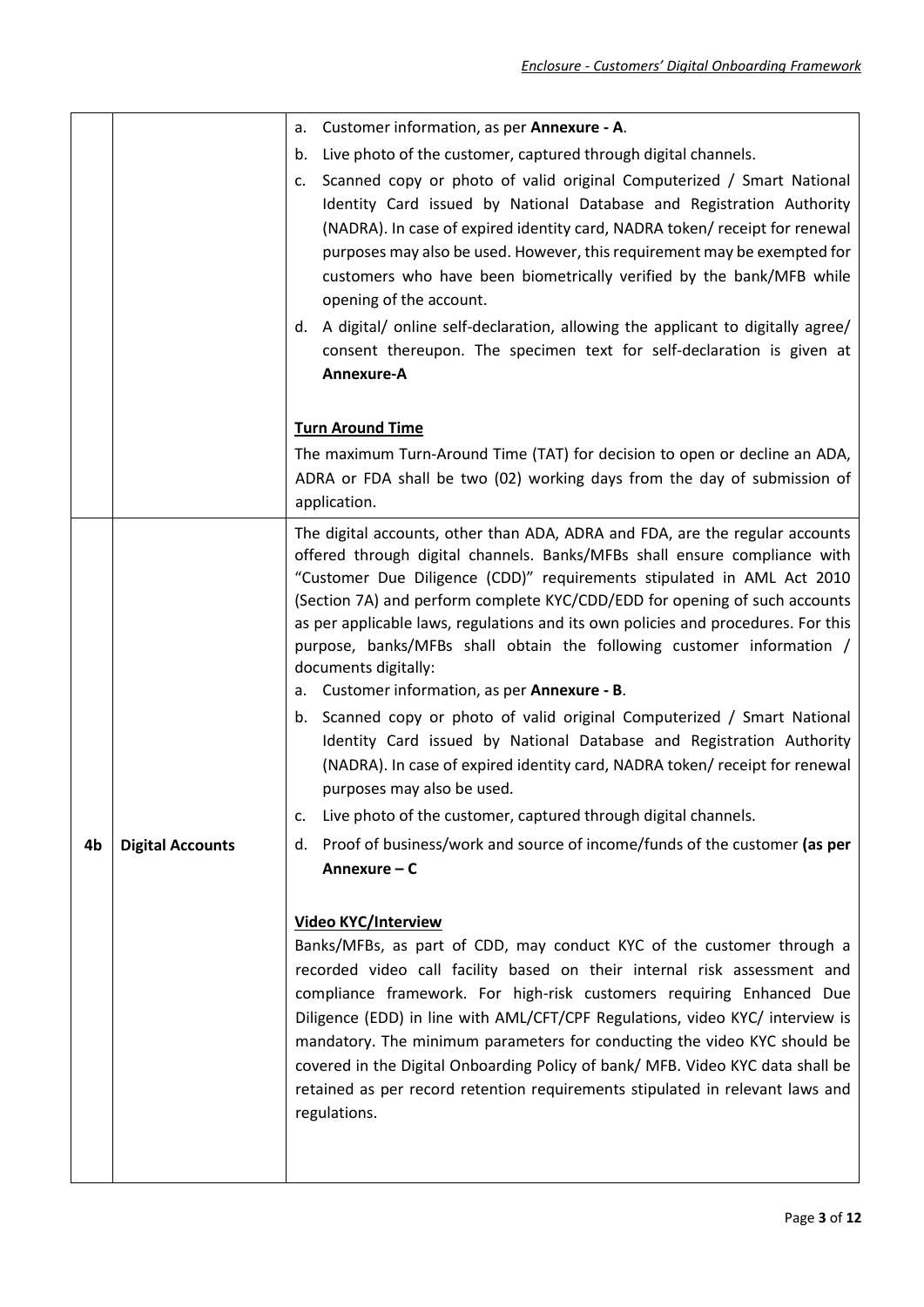|   |                                                                            | <b>Turn Around Time</b>                                                                                                                                                                                                                                                                                                                                                                                                                                                                                                                                                                                                                                                                                                                                                                                                                                                                                                                                                                                                                                                                                                                                                                                                                                                                                                                                                                                                                                                    |  |  |
|---|----------------------------------------------------------------------------|----------------------------------------------------------------------------------------------------------------------------------------------------------------------------------------------------------------------------------------------------------------------------------------------------------------------------------------------------------------------------------------------------------------------------------------------------------------------------------------------------------------------------------------------------------------------------------------------------------------------------------------------------------------------------------------------------------------------------------------------------------------------------------------------------------------------------------------------------------------------------------------------------------------------------------------------------------------------------------------------------------------------------------------------------------------------------------------------------------------------------------------------------------------------------------------------------------------------------------------------------------------------------------------------------------------------------------------------------------------------------------------------------------------------------------------------------------------------------|--|--|
|   |                                                                            | The maximum Turn-Around Time (TAT) for decision to open or decline a digital                                                                                                                                                                                                                                                                                                                                                                                                                                                                                                                                                                                                                                                                                                                                                                                                                                                                                                                                                                                                                                                                                                                                                                                                                                                                                                                                                                                               |  |  |
|   |                                                                            | account shall be two (02) working days from the day of completion of all the                                                                                                                                                                                                                                                                                                                                                                                                                                                                                                                                                                                                                                                                                                                                                                                                                                                                                                                                                                                                                                                                                                                                                                                                                                                                                                                                                                                               |  |  |
|   |                                                                            | requirements.                                                                                                                                                                                                                                                                                                                                                                                                                                                                                                                                                                                                                                                                                                                                                                                                                                                                                                                                                                                                                                                                                                                                                                                                                                                                                                                                                                                                                                                              |  |  |
|   |                                                                            | Banks/MFBs shall obtain:                                                                                                                                                                                                                                                                                                                                                                                                                                                                                                                                                                                                                                                                                                                                                                                                                                                                                                                                                                                                                                                                                                                                                                                                                                                                                                                                                                                                                                                   |  |  |
| 5 | <b>Customer</b><br>Declarations/<br><b>Consents</b>                        | A digital/ online undertaking from customer(s) to confirm beneficial<br>а.<br>ownership of funds/controlling rights, source of funds and other information<br>provided digitally during the opening of account.<br>Foreign Account Tax Compliance Act (FATCA)/ Common Reporting Standard<br>b.<br>(CRS) Declaration digitally, wherever required.<br>Digital/ online consent for account opening and use of information/<br>c.<br>documents provided through the above process for due diligence and<br>supervisory functions.<br>Digital acceptance of Terms and Conditions (T&Cs) of the account and shall<br>d.<br>provide a copy of such T&Cs to the customers on their registered email<br>address or any appropriate medium accessible to the customers.                                                                                                                                                                                                                                                                                                                                                                                                                                                                                                                                                                                                                                                                                                             |  |  |
|   |                                                                            | Banks/MFBs shall:                                                                                                                                                                                                                                                                                                                                                                                                                                                                                                                                                                                                                                                                                                                                                                                                                                                                                                                                                                                                                                                                                                                                                                                                                                                                                                                                                                                                                                                          |  |  |
| 6 | <b>Customer</b><br>Identity<br><b>Verification and</b><br><b>Screening</b> | a. Verify customer's identity through NADRA Verisys or conduct Biometric<br>Verification (BV) with liveness checks from NADRA at the time of account<br>opening. However, in case of NADRA Verisys, BV of the customer from<br>NADRA will be required within sixty (60) days from the date of account<br>opening. In case, BV is not conducted within the stipulated time, banks/<br>MFBs shall impose debit block on such accounts after serving ten (10) days<br>prior notice/ intimation to the customers. However, debit block shall be<br>removed immediately after successful BV of the customer.<br>In cases where BV of the customer is not carried out at the time of customer<br>b.<br>onboarding, verify any two particulars of customer, which are not available<br>on customer's identity card but provided by the customer during account<br>opening process, from NADRA's information.<br>Conduct mobile SIM ownership verification (CNIC - MSISDN Pairing<br>c.<br>Authentication) to ensure the pairing of customers' provided mobile number<br>with their Computerized / Smart National Identity Card number.<br>Collect and record geo-location coordinates of digital gadgets through which,<br>d.<br>customer has requested for digital onboarding.<br>Carry out pre-screening of customers' particulars against lists of persons<br>e.<br>designated by the United Nations Security Council (UNSC) and proscribed<br>under Anti-Terrorism Act, 1997. |  |  |
| 7 | <b>Requirements for</b><br><b>Minor Accounts</b>                           | In case of minor accounts, all requirements stipulated above shall be<br>а.<br>observed for the parent/ guardian as per the prescribed categories of bank<br>account covered in this framework.<br>Additionally, banks/MFBs shall also obtain:<br>b.<br>i. Scanned copy of original Juvenile Card / Form-B/ Child Registration<br>Certificate (CRC)/ Family Registration Certificate (FRC) of the minor;<br>ii. Live photo of the minor.                                                                                                                                                                                                                                                                                                                                                                                                                                                                                                                                                                                                                                                                                                                                                                                                                                                                                                                                                                                                                                   |  |  |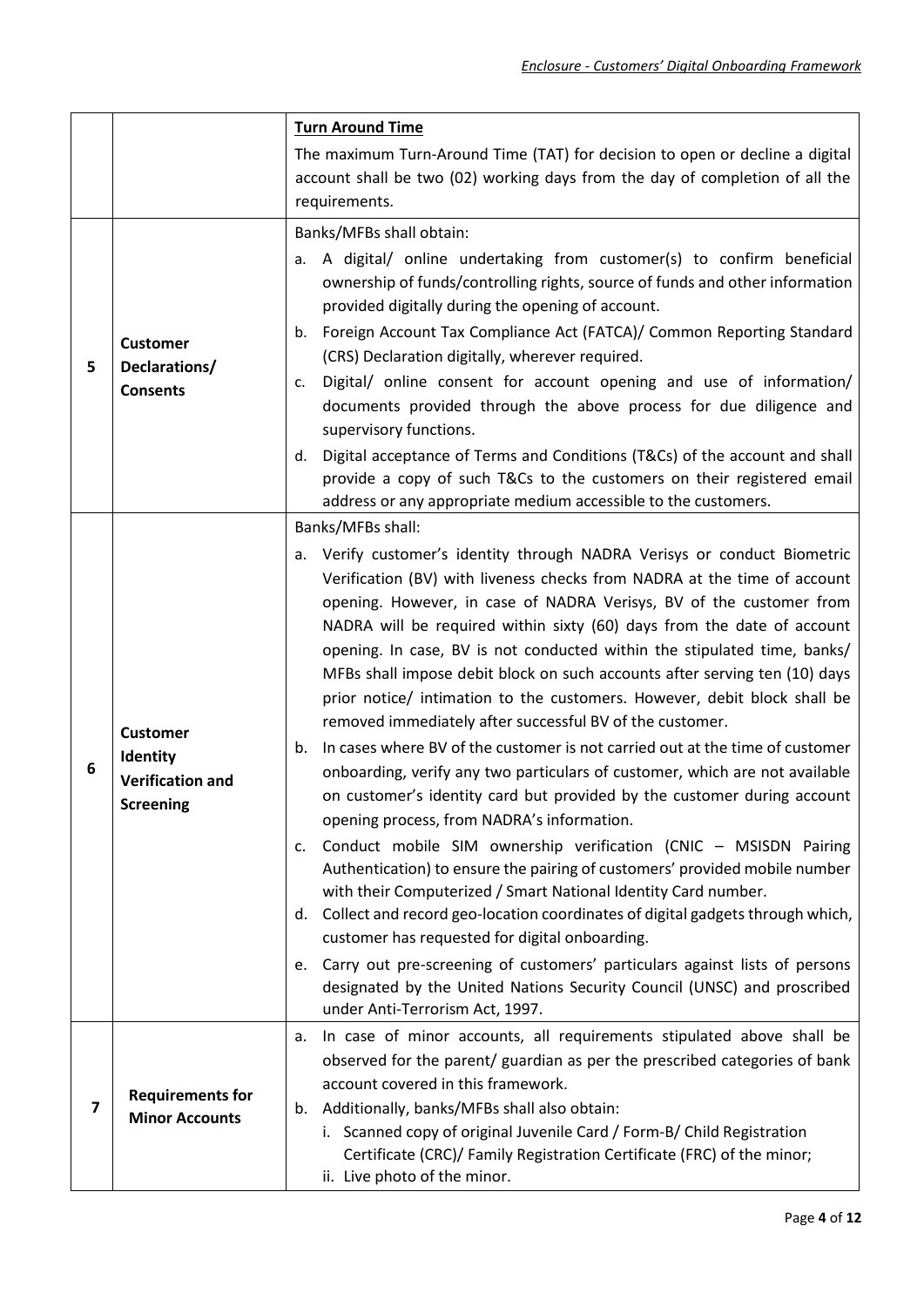| 8  | <b>Activation of</b><br>Dormant/Inoperative<br>& Blocked Accounts | а.<br>b.<br>c.                   | Accounts marked dormant/in-operative as defined in AML/CFT/CPF<br>Regulations shall be activated after customer's request along with date of<br>issuance of CNIC/SNIC through registered medium (e.g. registered email<br>address or mobile number).<br>Accounts blocked due to expired CNIC/SNIC as required in AML/CFT/CPF<br>Regulations shall be activated after obtaining date of issuance of CNIC/SNIC<br>through registered medium (e.g. registered email address or mobile<br>number).<br>The banks/MFBs shall retain the NADRA Verisys for record keeping<br>requirements.                                                                                                                                                                                                                                                                                                                                                                                                                                                                                                                                                                                                                                                                                                                                                                                                                                                                                                                                                                                                                                                                                                                                                                                                                                                                                                                                                                                                                                            |
|----|-------------------------------------------------------------------|----------------------------------|--------------------------------------------------------------------------------------------------------------------------------------------------------------------------------------------------------------------------------------------------------------------------------------------------------------------------------------------------------------------------------------------------------------------------------------------------------------------------------------------------------------------------------------------------------------------------------------------------------------------------------------------------------------------------------------------------------------------------------------------------------------------------------------------------------------------------------------------------------------------------------------------------------------------------------------------------------------------------------------------------------------------------------------------------------------------------------------------------------------------------------------------------------------------------------------------------------------------------------------------------------------------------------------------------------------------------------------------------------------------------------------------------------------------------------------------------------------------------------------------------------------------------------------------------------------------------------------------------------------------------------------------------------------------------------------------------------------------------------------------------------------------------------------------------------------------------------------------------------------------------------------------------------------------------------------------------------------------------------------------------------------------------------|
| 9  | <b>Customer</b><br><b>Facilitation</b>                            | а.<br>b.<br>c.<br>e.<br>f.<br>g. | A tracking number shall be provided to the applicants against their submitted<br>applications for status updates.<br>The online application process should also have "Resume" capability for re-<br>attempting the partially completed applications, without having to start the<br>application from beginning<br>Banks/MFBs shall provide necessary trainings to their relevant staff in order<br>to facilitate customer in digital onboarding.<br>d. Banks/MFBs must ensure 24/7 availability of customer support services and<br>are encouraged to deploy chatbox and chatbots for customer facilitation.<br>Banks/MFBs shall make illustrative demos available on their onboarding<br>channels i.e., banks/MFBs' website/ portal, mobile app etc. for the digital<br>onboarding process to guide customers in English and local languages.<br>Banks/MFBs shall continuously monitor feedback, queries and complaints<br>received through their website, portals and platforms including social media<br>and shall define TATs and escalations matrix in order to resolve queries and<br>complaints. Further, a summary containing number of total complaints<br>received, resolved and pending along with aging of pending complaints, shall<br>also be reported to the relevant senior management committee of the<br>bank/MFB on quarterly basis.<br>Banks/MFBs shall ensure end-to-end seamless customer's account opening<br>journey under this Framework, and shall refrain from obtaining unnecessary<br>information fields/ documents at the time of customers onboarding. In order<br>to ensure a user friendly experience during account opening, special<br>attention may be paid to reducing the number of stages/screens involved,<br>number of fields requiring user input, and number of documents/images<br>required to be uploaded. Besides, optimum use of auto populated data fields,<br>drop down lists and check boxes may also be incorporated in the account<br>opening interfaces for this purpose. |
| 10 | Other<br><b>Operational</b><br><b>Features</b>                    | а.<br>b.                         | Branch selection may only be required from those customers who opt to avail<br>relevant branch banking services, such as collection of cheque book/ATM. For<br>selecting the branch, where possible, banks/MFBs may show the list of<br>branches to the customers.<br>Banks/MFBs may share customers' KYC related information, with any<br>SBP/SECP regulated entity including Central Depository Company (CDC) of<br>Pakistan and/or National Clearing Company of Pakistan Limited (NCCPL) in                                                                                                                                                                                                                                                                                                                                                                                                                                                                                                                                                                                                                                                                                                                                                                                                                                                                                                                                                                                                                                                                                                                                                                                                                                                                                                                                                                                                                                                                                                                                 |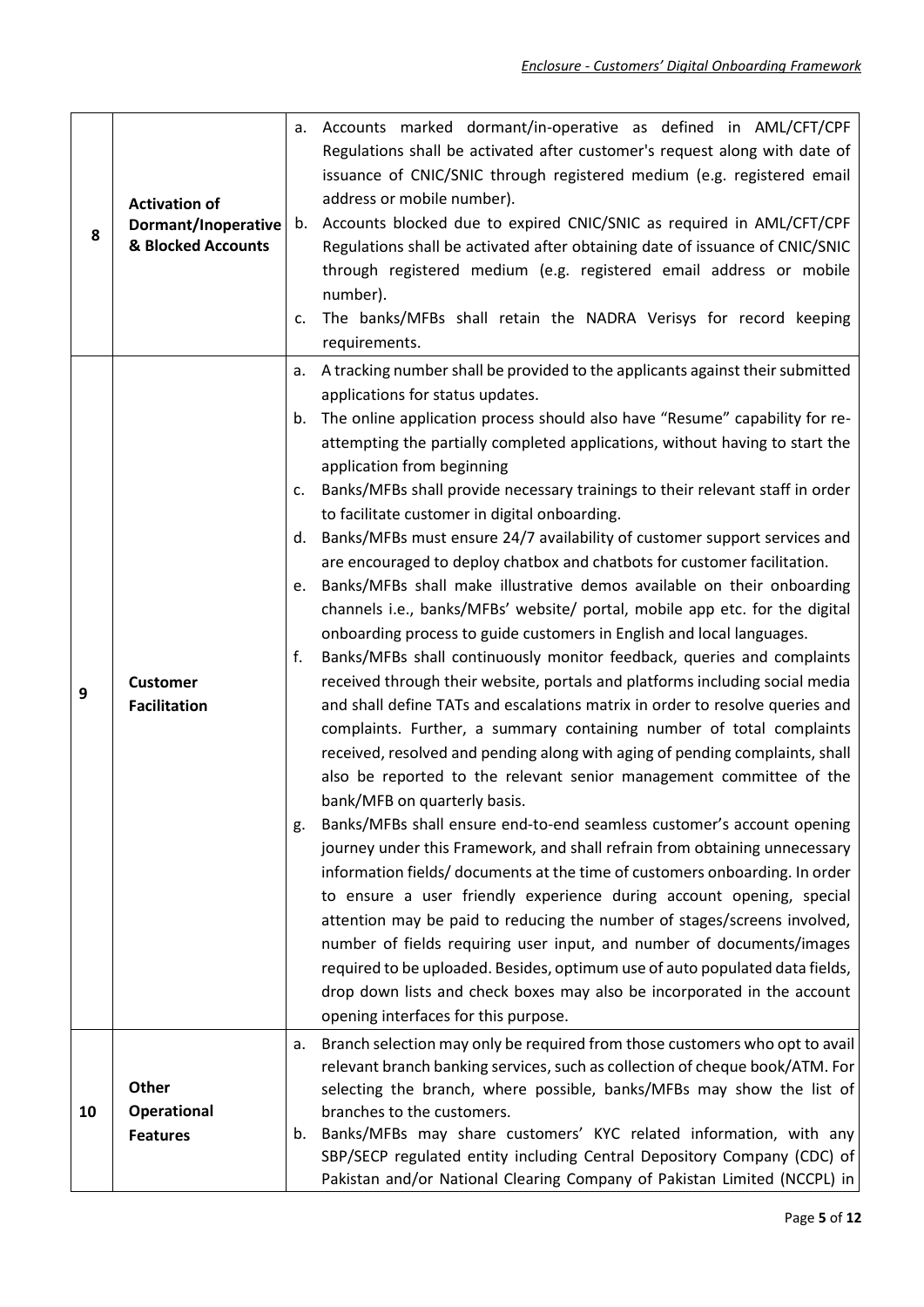|    |                                                                                                           | compliance with applicable laws, rules and regulations, after obtaining<br>customer's consent.                                                                                                                                                                                                                                                                                                                                                                                                                                                                                                                                                                                                                                                                                                                                                                                                                                                                                                                                                                                                                                                                                                                                                                                                                                                                                                                                                                                                                                                                            |  |  |  |
|----|-----------------------------------------------------------------------------------------------------------|---------------------------------------------------------------------------------------------------------------------------------------------------------------------------------------------------------------------------------------------------------------------------------------------------------------------------------------------------------------------------------------------------------------------------------------------------------------------------------------------------------------------------------------------------------------------------------------------------------------------------------------------------------------------------------------------------------------------------------------------------------------------------------------------------------------------------------------------------------------------------------------------------------------------------------------------------------------------------------------------------------------------------------------------------------------------------------------------------------------------------------------------------------------------------------------------------------------------------------------------------------------------------------------------------------------------------------------------------------------------------------------------------------------------------------------------------------------------------------------------------------------------------------------------------------------------------|--|--|--|
| 11 | Security and<br>Infrastructure<br><b>Requirements</b>                                                     | Banks/MFBs shall put in place the necessary technological infrastructure and<br>а.<br>operational controls to ensure data integrity, privacy, security and<br>confidentiality of customers' particulars/documents, collected<br>and<br>transmitted through their mobile applications/websites and other digital<br>channels. Banks/MFBs, in this regard, shall ensure to adopt the minimum<br>controls and procedures mentioned in Annexure - D of this framework.<br>b. Banks/MFBs shall deploy necessary technical infrastructure and systems to<br>comply with AML/CFT/CPF regime of the country.<br>Banks/MFBs shall take appropriate security measures to eliminate the risks of<br>c.<br>impersonation of the customers or identity theft.<br>Banks/MFBs may deploy adequate controls to ensure that customer is not a<br>d.<br>robot (e.g. CAPTCHA codes).<br>Banks/MFBs are encouraged to utilize artificial intelligence for facial<br>e.<br>recognition, fraud detection and liveness detection to ensure integrity of the<br>digital onboarding process as well as the information/ documents furnished<br>by the customers.<br>Banks/MFBs shall ensure that no data is stored on the devices, used to collect<br>f.<br>customer's information during the account opening process. The data must<br>be kept in encrypted form and banks/MFBs shall ensure real time transfer of<br>data from mobile devices/websites or other gadgets to banks'/MFBs'<br>systems.<br>Banks/MFBs shall conduct annual audit of their digital on-boarding<br>g.<br>arrangements. |  |  |  |
| 12 | <b>Compliance with</b><br><b>AML/CFT Regime and</b><br>other Applicable<br>Laws and<br><b>Regulations</b> | Banks/MFBs shall ensure effective compliance with AML Act, 2010 (particularly<br>Sections 7, $7A - 7H$ ) and all other applicable laws/ regulatory instructions<br>including but not limited to Foreign Exchange Regulations, Outsourcing to Cloud<br>Service Providers (CSPs) Policy and Enterprise Technology Governance & Risk<br>Management Framework (ETGRMF).                                                                                                                                                                                                                                                                                                                                                                                                                                                                                                                                                                                                                                                                                                                                                                                                                                                                                                                                                                                                                                                                                                                                                                                                       |  |  |  |
| 13 | <b>Policy for Digital</b><br>Onboarding of<br><b>Customers</b>                                            | Based on the minimum set of parameters listed under this framework,<br>a.<br>banks/MFBs shall develop a comprehensive policy for digital onboarding of<br>customers, which shall be duly approved.<br>The policy, at minimum, shall include target segments, periodic assessment<br>b.<br>of existing technological infrastructure, parameters/ specifications for<br>conducting the video KYC and overall risk assessment of digital onboarding.<br>While implementing the approved policy, the strategy shall include key<br>c.<br>milestones along with their timelines including service provider selection,<br>development of technological infrastructure, information system and security<br>review of the digital onboarding infrastructure, user acceptance and<br>penetration testing, marketing campaign, contingency plan in case of any<br>disruptions and digital data governance policy etc.                                                                                                                                                                                                                                                                                                                                                                                                                                                                                                                                                                                                                                                               |  |  |  |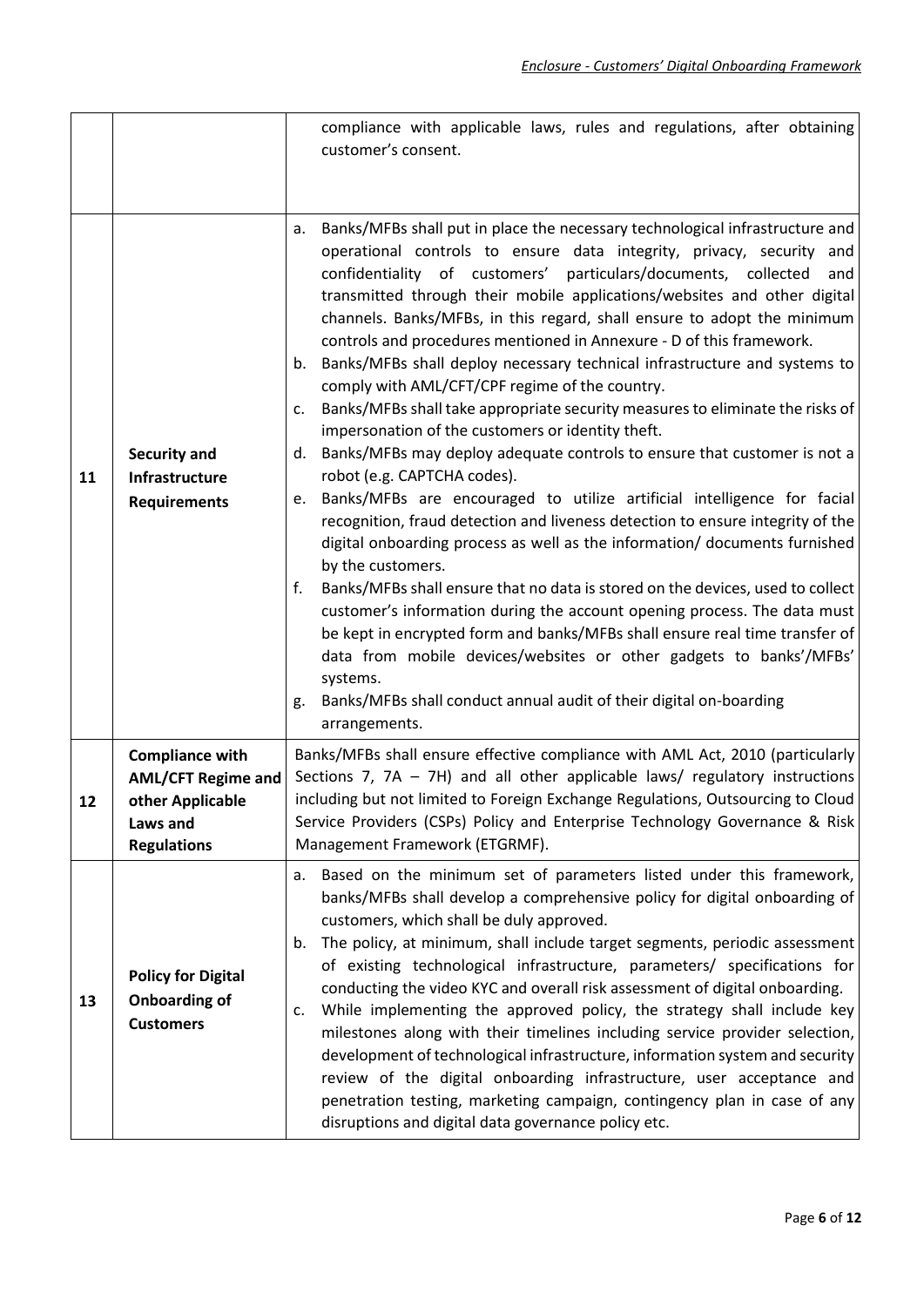|    |                                 | (Only applicable to those Banks/MFBs who have not launched digital onboarding<br>of customers under this framework)                                                                                                                                                                                                                                                                                                                                                                                                                                                                                                                                                                                                                                                                                                                                                                                                                                                                                                                                                                                                                                                                                                                                           |  |  |
|----|---------------------------------|---------------------------------------------------------------------------------------------------------------------------------------------------------------------------------------------------------------------------------------------------------------------------------------------------------------------------------------------------------------------------------------------------------------------------------------------------------------------------------------------------------------------------------------------------------------------------------------------------------------------------------------------------------------------------------------------------------------------------------------------------------------------------------------------------------------------------------------------------------------------------------------------------------------------------------------------------------------------------------------------------------------------------------------------------------------------------------------------------------------------------------------------------------------------------------------------------------------------------------------------------------------|--|--|
| 14 | Pre-Launch<br><b>Essentials</b> | To ensure readiness of systems and controls and address any gaps,<br>a.<br>banks/MFBs shall invariably conduct a pilot run of their digital onboarding<br>solutions for at least two months. During pilot phase, following parameters<br>shall be observed:<br>Minimum 500 and maximum 2,000 accounts to be opened;<br>i.<br>Only select group of customers to be included;<br>ii.<br>iii. It shall be clearly communicated to the customers that the product is<br>under pilot phase.<br>Banks/MFBs, in addition to above, shall also develop their own parameters to<br>b.<br>assess the overall readiness of their technological infrastructure.<br>Banks/MFBs shall inform SBP about their plan on pilot launch at least one<br>c.<br>week prior to its commencement.<br>d. Prior to the commercial launch, Chief Compliance Officer and Chief<br>Information Security Officer of banks/MFBs shall confirm in writing that the<br>digital onboarding arrangements are compliant with all the applicable laws<br>and regulations, especially related to AML/CFT/CPF and information security.<br>Banks/MFBs shall inform to SBP regarding launch of commercial operations,<br>e.<br>at least one week prior to its commencement, for information purposes. |  |  |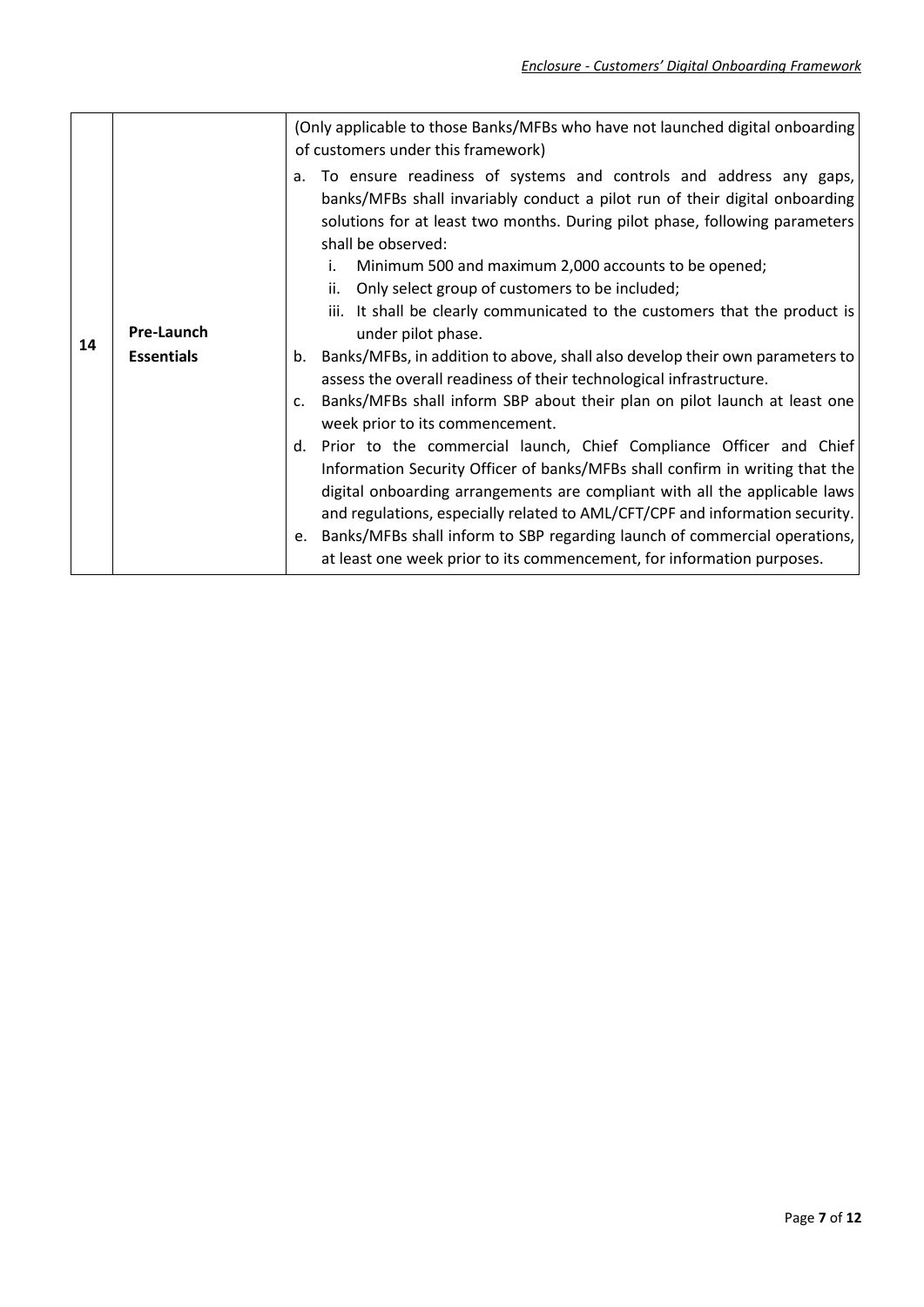**Annexure - A**

# **Customer Information – Asaan Digital Account (ADA)/ Asaan Digital Remittance Account (ADRA)/ Freelancer Digital Account (FDA)**

| #              | <b>Field Name</b>                                                                                                                          |
|----------------|--------------------------------------------------------------------------------------------------------------------------------------------|
| $\mathbf{1}$   | Full Name as per Computerized/ Smart National Identity Card                                                                                |
| $\overline{2}$ | Father/ Spouse Name as per Computerized/ Smart National Identity Card                                                                      |
| 3              | Gender                                                                                                                                     |
| 4              | Computerized/ Smart National Identity Card Number                                                                                          |
| 5              | Date of Issuance of Computerized/ Smart National Identity Card                                                                             |
| 6              | Date of Birth                                                                                                                              |
| 7              | Place of Birth                                                                                                                             |
| 8              | Mother's Maiden Name                                                                                                                       |
| 9              | Contact Numbers: Mobile Number (mandatory), Landline Number (optional)                                                                     |
| 10             | Personal Email Address (optional)                                                                                                          |
| 11             | Purpose of Account                                                                                                                         |
| 12             | Source of Income/Occupation (Potential list shall be included in the digital<br>account opening process using dropdown menu or checkboxes) |
| 13             | Name(s) and Relationship(s) with Prospective Remitter(s) (For ADRA only)                                                                   |

**Note:** Banks/MFBs may require additional information such as customer's signatures for cheque book related service, customer's mailing address for ATM card related correspondence etc. However, such information requirement may not be made default part of account opening process and may only be required if respective services are opted by the customer.

Given below is the specimen text for the self declaration, however the bank/MFB may change the text keeping in view its legal /regulatory and bank's/MFB's own policy and procedure requirements.

# **SPECIMEN TEXT FOR SELF DECLARATION**

*"I hereby declare that I am a resident Pakistani and the information provided by me regarding my source of income/ funds in this application is true. I further confirm that I myself shall be the beneficial owner of the requested account, the funds in this account shall be my own and that the funds beneficially owned by other persons will not be placed in (or routed through) this account."*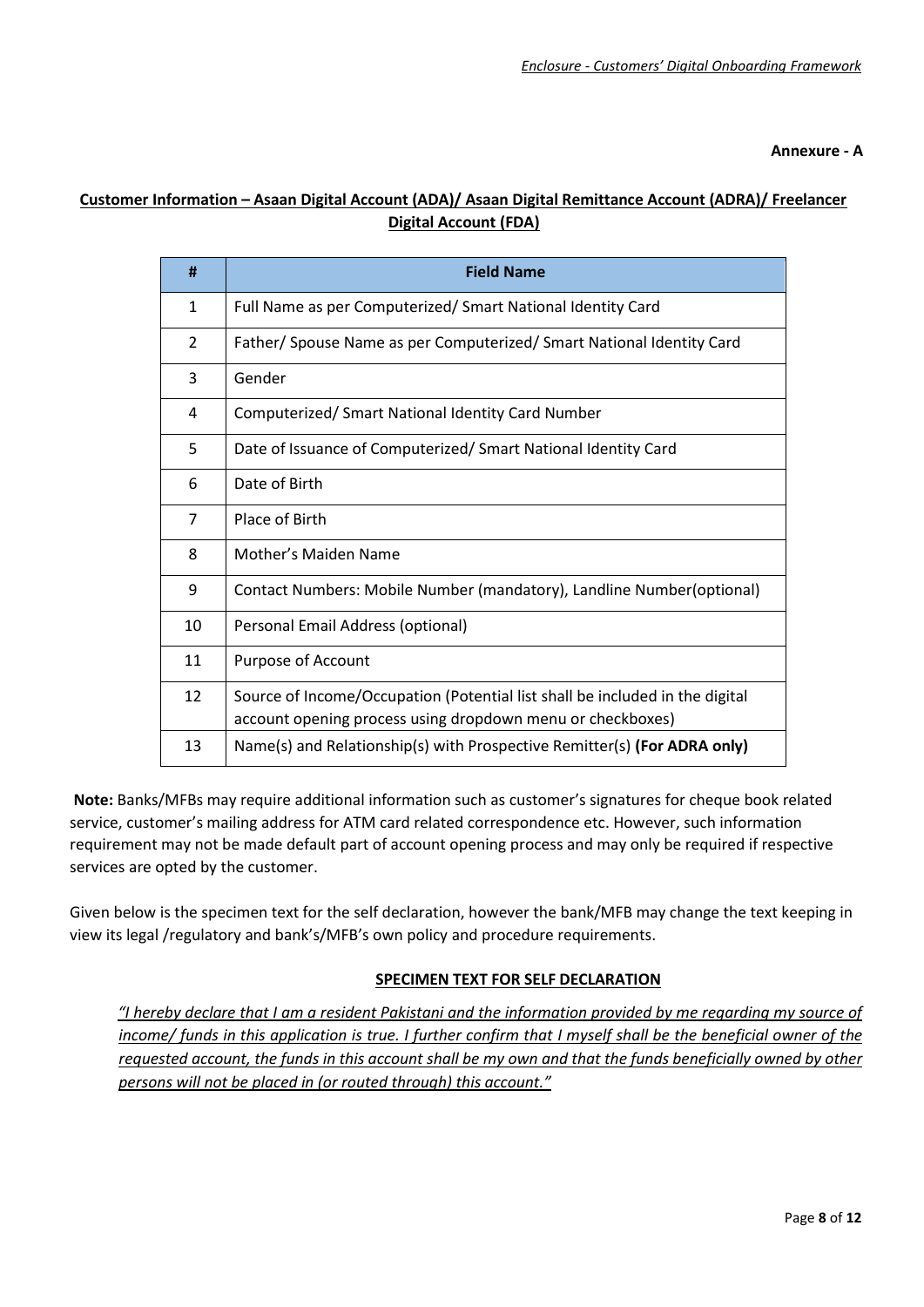#### **Annexure - B**

| #              | <b>Field Name</b>                                                                                                       |
|----------------|-------------------------------------------------------------------------------------------------------------------------|
| $\mathbf{1}$   | Full Name as per Computerized/ Smart National Identity Card                                                             |
| $\overline{2}$ | Father/ Spouse name as per Computerized/ Smart National Identity Card                                                   |
| 3              | Gender                                                                                                                  |
| 4              | Computerized/ Smart National Identity Card Number                                                                       |
| 5              | Date of Issuance of Computerized/ Smart National Identity Card                                                          |
| 6              | Date of Birth                                                                                                           |
| 7              | Place of Birth                                                                                                          |
| 8              | Mother's Maiden Name                                                                                                    |
| 9              | Contact Numbers: Mobile Number (mandatory), Landline Number (optional)                                                  |
| 10             | Personal Email Address (optional)                                                                                       |
| 11             | <b>Current/ Mailing Address</b>                                                                                         |
| 12             | <b>Permanent Address</b>                                                                                                |
| 13             | Purpose of Account                                                                                                      |
| 14             | Other Nationalities/ Residencies (list all)                                                                             |
| 15             | Profession/ Source of Income/ Funds, Salary, Business, investment income or<br>any other as mentioned in Annexure $-$ C |
| 16             | <b>Expected Monthly Turnover</b>                                                                                        |

### **Customer Information – Digital Account**

**Note:** Any additional information, if required by the banks/MFBs, shall be specified in their approved policies/procedures, along with the purpose/justification of obtaining such information.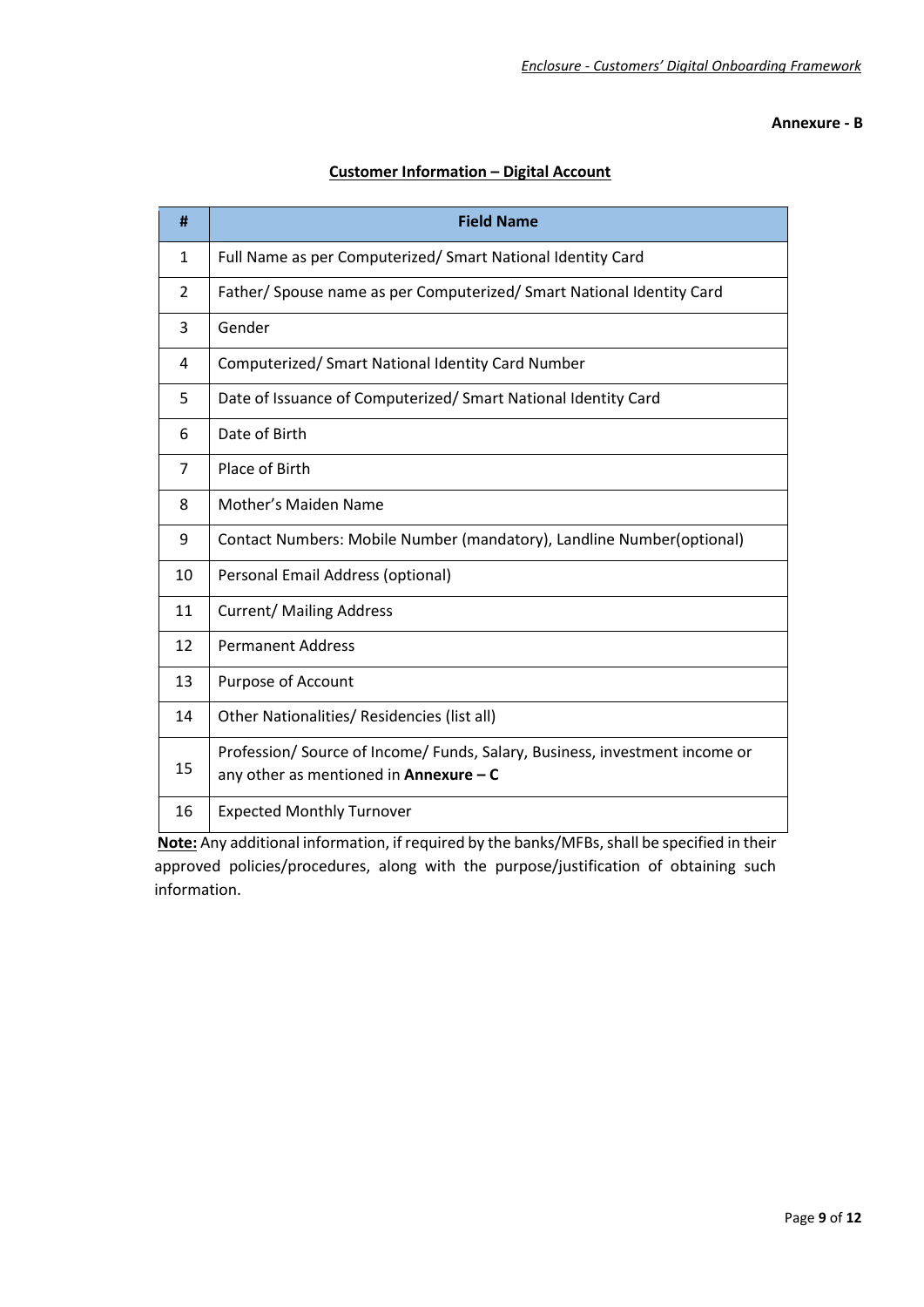#### **Annexure - C**

# **Indicative List of Documents to Assess the "Profession and Source of Income/Fund"**

| Self-employed/ Non-Salaried / Unemployed<br><b>Persons</b>                                                                                                                                                                                                                                                                                                                                                                                                                                                                                                                |                                                                                                                                                                                                                                                                                                                             | marcative List of Documents to Assess the Thoression and Source of income/Tund<br><b>Employed/ Salaried Persons</b>                                                                                                                                                                                                                                   |                                                                                                                                                                                                                                                                                                                                               |  |
|---------------------------------------------------------------------------------------------------------------------------------------------------------------------------------------------------------------------------------------------------------------------------------------------------------------------------------------------------------------------------------------------------------------------------------------------------------------------------------------------------------------------------------------------------------------------------|-----------------------------------------------------------------------------------------------------------------------------------------------------------------------------------------------------------------------------------------------------------------------------------------------------------------------------|-------------------------------------------------------------------------------------------------------------------------------------------------------------------------------------------------------------------------------------------------------------------------------------------------------------------------------------------------------|-----------------------------------------------------------------------------------------------------------------------------------------------------------------------------------------------------------------------------------------------------------------------------------------------------------------------------------------------|--|
| <b>Proof of Business/</b><br>Work* (Any one of the<br>following documents<br>should suffice)                                                                                                                                                                                                                                                                                                                                                                                                                                                                              | Source of Income/<br>Funds* (Any one of the<br>following documents<br>should suffice)                                                                                                                                                                                                                                       | <b>Proof of Profession*</b><br>(Any one of the<br>following documents<br>should suffice)                                                                                                                                                                                                                                                              | Source of Income/ Funds*<br>(Any one of the following<br>documents should<br>suffice)                                                                                                                                                                                                                                                         |  |
| • Business/<br>Proprietor<br>Letter Head; or any<br>of<br>Proof<br>other<br>Self<br>Employment (e.g.<br>Lawyer/Doctor/<br>Consultant/<br>Freelancers/ Grocery<br>Store/ Medical Store/<br>Labor Work etc.), OR<br>• Partnership/<br><b>Business</b><br>Deed, OR<br>· Self-employed<br>or<br>unemployed women -<br>Self-declaration, OR<br>• Valid Student ID Card/<br>Letter from Educational<br>Institute, OR<br>• Valid<br>Work<br>Permit<br>showing Business/<br>Nature of Work etc.,<br><b>OR</b><br>other<br>Document<br>$\cdot$ Any<br>evidencing the<br>Profession | • Receipt of Payment<br>against the Work, OR<br>• Account Statement,<br><b>OR</b><br>• Particulars of Income/<br>Funds Providers (e.g.<br>Family<br>Members/ Guardian/<br>Stipends/Social<br>Benefits etc.), OR<br>• Tax Statement/<br>Return/<br>Certificate, OR<br>• Any other Document<br>evidencing Source of<br>Income | • Valid Job/ Employee<br>Card, OR<br>• Employer/ Job<br>Certificate, OR<br>• Employment<br>Contract, OR<br>• Employer Letter, OR<br>• Work Permit showing<br>Profession/<br>Employment<br>Details, OR<br>• For Retired Persons, a<br>copy of Retirement<br>Letter/ Proof of<br>Retirement, OR<br>• Any other Document<br>evidencing the<br>Profession | • Latest Salary Slip, OR<br>· Salary Certificate, OR<br>• Payment Slips/ Record,<br><b>OR</b><br>• Account Statement, OR<br>• Tax Statement/ Return/<br>Certificate,<br><b>OR</b><br>• For Retired Persons, an<br>evidence of Terminal<br><b>Benefits/ Pension Book</b><br>etc., OR<br>• Any other Document<br>evidencing Source of<br>Income |  |
| As an alternate to above, customer can provide the following as source of income/ funds:                                                                                                                                                                                                                                                                                                                                                                                                                                                                                  |                                                                                                                                                                                                                                                                                                                             |                                                                                                                                                                                                                                                                                                                                                       |                                                                                                                                                                                                                                                                                                                                               |  |
| • Inheritance, OR<br>• Agriculture income, OR<br>• Investment in securities, bonds, shares, etc., OR<br>• Investment in property, OR<br>• Rental Income, OR<br>• Interest income                                                                                                                                                                                                                                                                                                                                                                                          |                                                                                                                                                                                                                                                                                                                             | Both Salaried/ Non-Salaried/ Self-employed/<br>unemployed may derive their income funds from<br>these sources as well.                                                                                                                                                                                                                                |                                                                                                                                                                                                                                                                                                                                               |  |

\*A single document showing "Proof of Profession and Source of Income/ Funds" may also suffice both the requirements.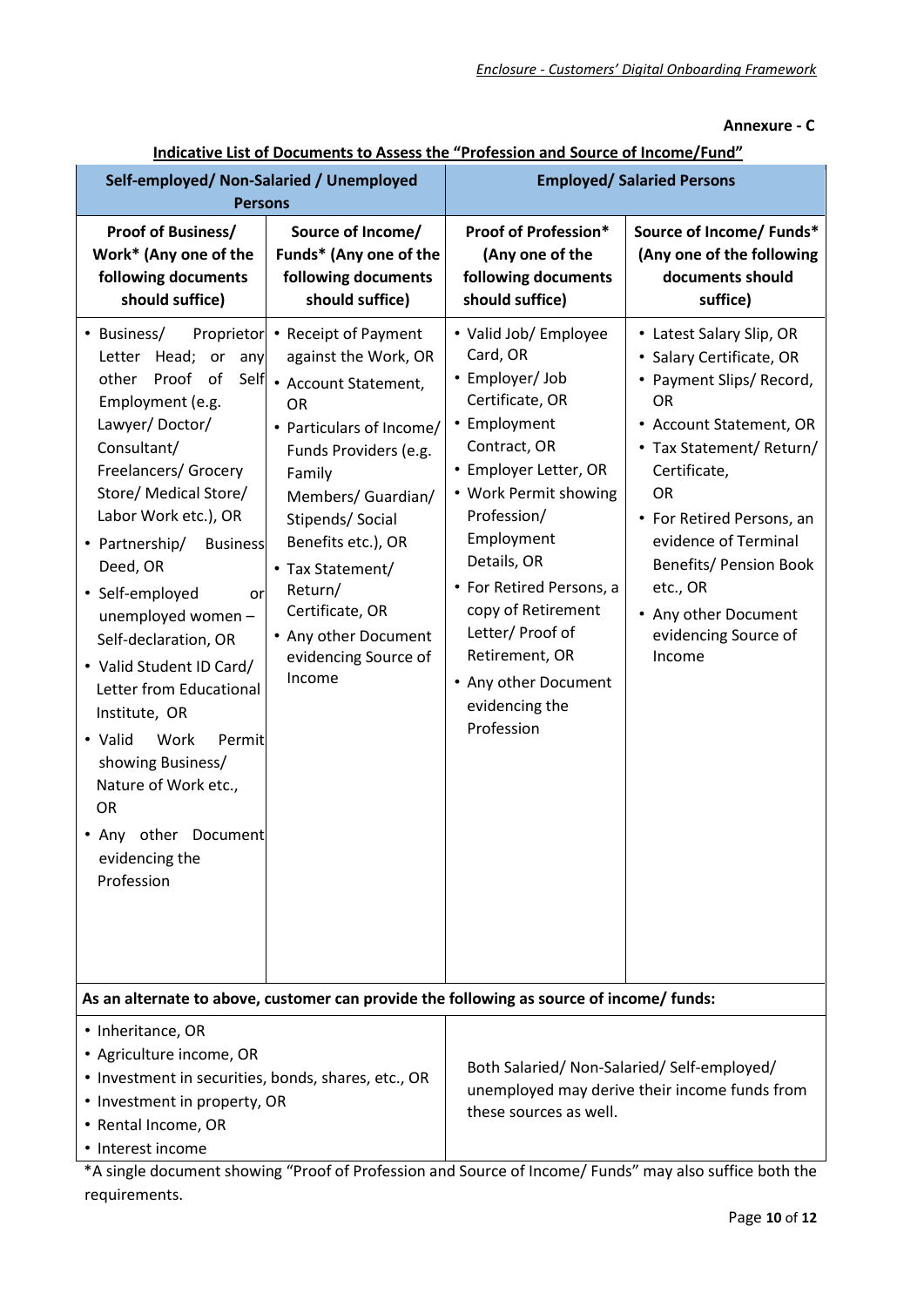#### **Annexure - D**

#### **Minimum Information Security and Technological Controls and Procedures**

- a) Banks/MFBs shall ensure that their portals/apps/other digital channels are safe and customer data/on-boarding process is secured from the threats posed by cyber criminals. Banks/MFBs information security team shall be involved in the design, development and deployment of digital portals/apps including performing:
	- i Application Security Controls
	- ii Architecture Review
	- iii Servers Hardening
	- iv Configuration Reviews
	- v Penetration and Vulnerability Testing
	- vi Security risk assessment during changes
	- vii Business Security Controls
	- viii Secure Code Review
	- ix Obfuscation of Source Code for Mobile Application
	- x Software Quality Assurance Procedures
	- xi Segregated Environment for Production and Testing
	- xii Network Security Controls such as anti-DDoS & DNS security
	- xiii High Availability and Load Balancing, if required
	- xiv Mobile Application shall not be installed on Rooted or Jail-broken Devices
- b) Moreover, banks/MFBs shall also be required to take measures to build preventive, detective and corrective technical security measures for their digital portals/apps to ensure confidentiality and privacy of customer data including but not limited to:
	- i. 24/7 Security Operation Center(SOC) monitoring the security audit logs
	- ii. Implementation of Web Application Firewall (WAF) on customer facing interfaces
	- iii. Vulnerability assessment and system hardening of digital onboarding portals/mobile apps
	- iv. Penetration testing of the applications
	- v. Implementation 2FA solution to verify the customer communication channel
	- vi. Implementation of advance malware protection solution on Server(s) and user PCs of staff handling these requests

vii. Implementation of DLP/Email protection controls to limit the movement of customer documents

viii. Only authorized staff to process the account opening requests

- ix. Logging and Monitoring
- x. Application validation checks
- xi. Secure session management and encrypted client-server communication
- xii. Strong Password Enforcement